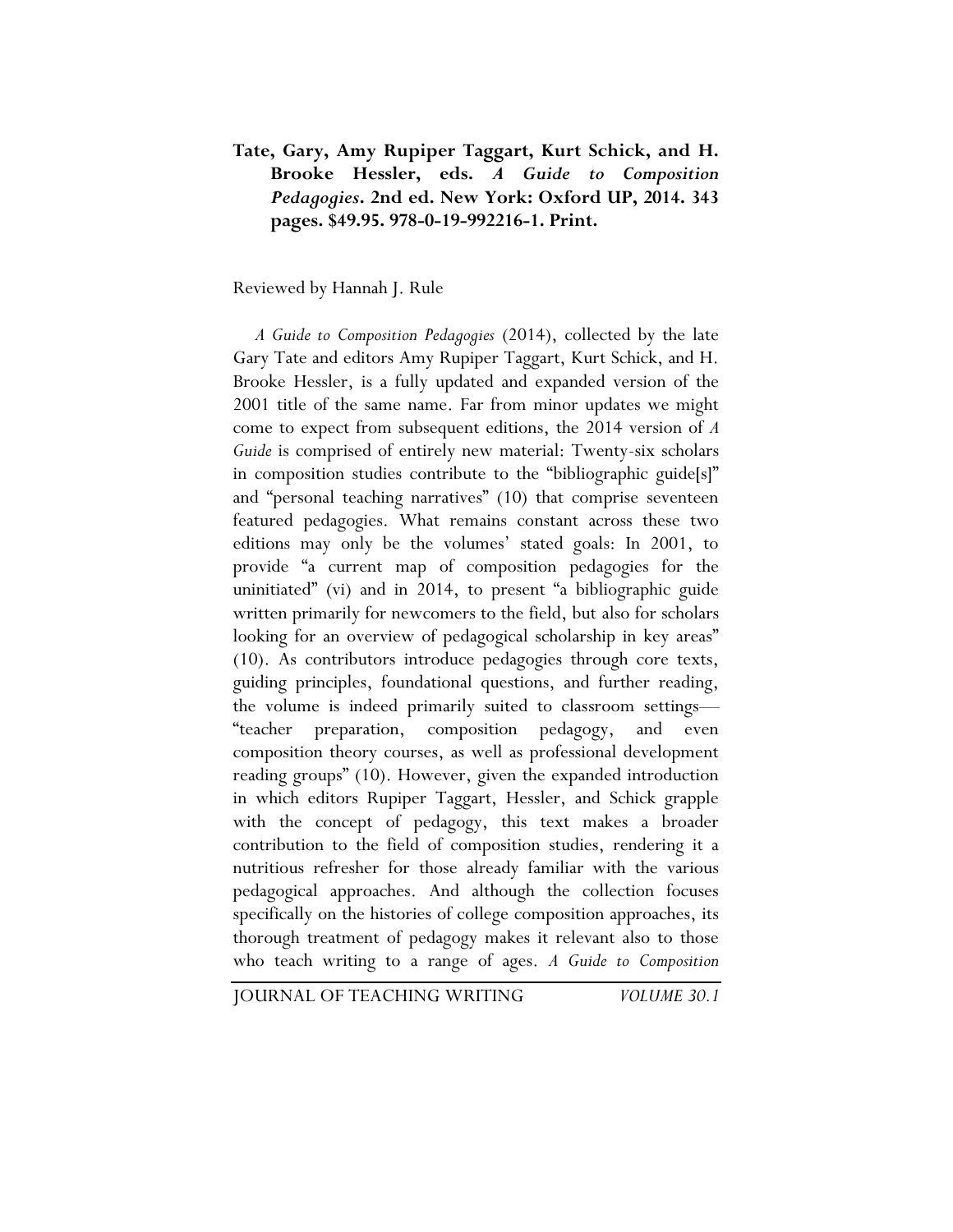*Pedagogies* not only compiles a complex, interrelated sense of the major strains of contemporary writing pedagogies for students of composition studies, but also argues compellingly that pedagogy plays a foundational role in the production of disciplinary knowledge.

The significantly expanded introduction then is the most impactful update of the second edition. As the editors note, we tend to talk about pedagogy "inductively" (2), invoking the term without clearly establishing what we mean by it. While the 2001 edition elected to "reflect the varied usage" (vi) of the term simply by virtue of the range of featured approaches, the 2014 edition forthrightly rejects this inductive habit: "We have become somewhat dissatisfied with our disiplinary definitions of this term, particularly when compared to other terms such as *rhetoric*, *discourse*, and *literacy*, whose definitions have been the subject of rich discussion and debate" (2). The editors significantly expand the 2014 introduction to advance the debate they wish to see around the term, beginning with a working definition:

Composition pedagogy is a body of knowledge consisting of theories of and research on teaching, learning, literacy, writing, and rhetoric, and the related practices that emerge. It is the deliberate integration of theory, research, personal philosophy, and rhetorical praxis into composition instruction at all levels from the daily lesson plan to the writing program and the communities it serves. (3)

Pedagogy is understood as the dynamic interplay among theory, research, and classroom practice, each "push[ing] and pull[ing]" on one another as "complementary, not hierarchical, ways of knowing" (4). This definition makes explicit the complexities and rigor involved in the study and implementation of pedagogy, establishing for newcomers—and reminding the discipline—that pedagogy is a continual and complex process of situated intellectual action.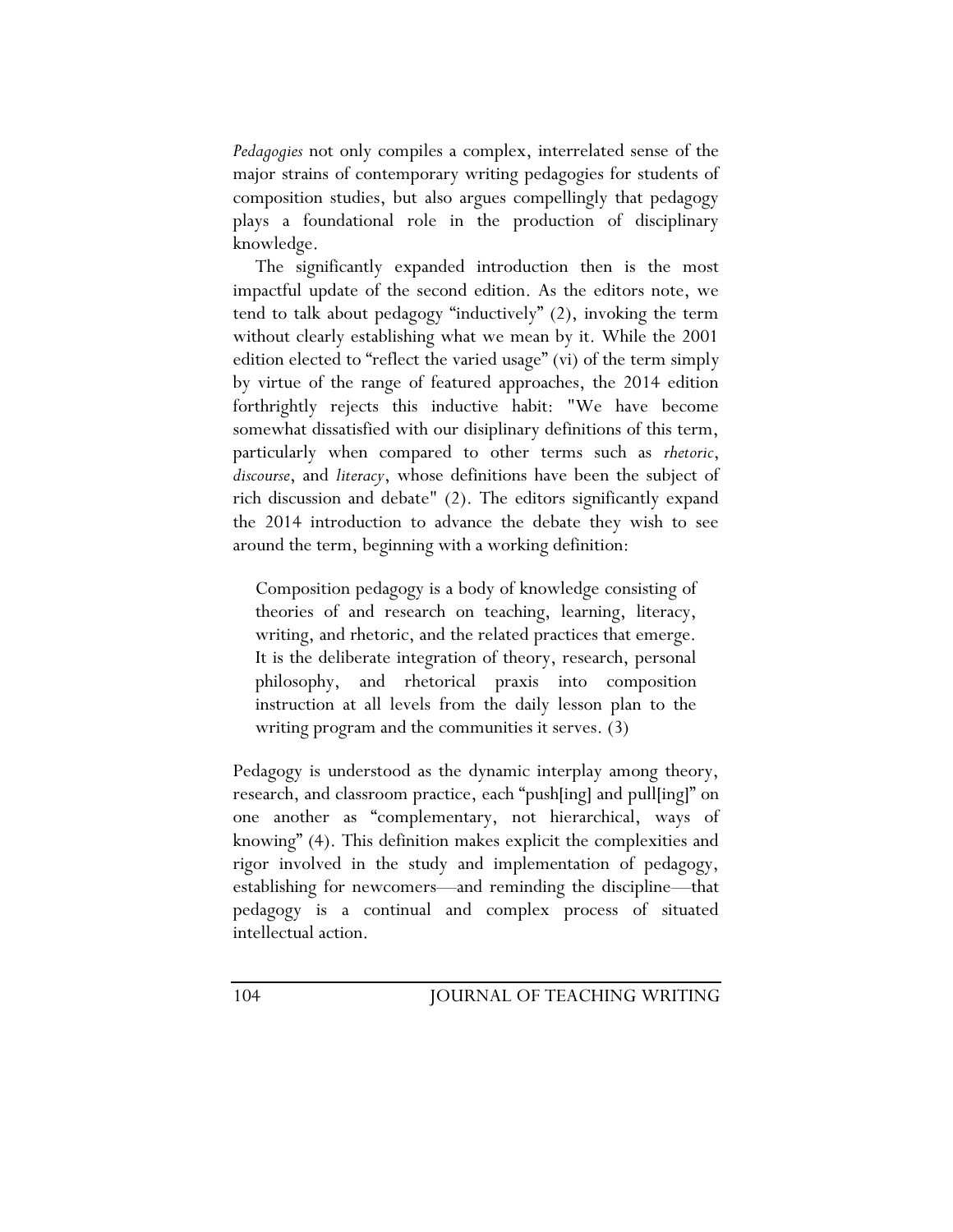The situatedness and rhetoricity of pedagogy becomes a central idea for this collection, a sentiment echoed in some way by nearly every contributor. "Pedagogies are analogous to genres," write the editors; "they emerge out of practice and need but also sometimes drive practice…With a nod to Carolyn Miller, we observe that pedagogy is a kind of *social action*. Hence pedagogy never looks the same way twice, though we can recognize patterns we cluster and name" (6). Characterizing pedagogy in these ways—as dynamic, theoretical, situated—and aligning it with our understanding of genre, the editors emphasize the importance of *doing* rather than just *knowing about* any given pedagogical approach. And pedagogy does quite a lot, the editors emphasize. To enact pedagogy is to investigate and respond to student needs (7), evaluate and assess the goals and assumptions of everyday practice (8), engage in critical reflection to uncover ideological assumptions (9), discover the ground from which new writing theory can emerge (10), and "disrupt or reinforce normalized socialization" (10). Establishing the significant reach and intellectual depth of doing pedagogy invites the newcomer audience to engage actively with the collection chapters.

Pedagogy, the editors argue, is also an ultimately personal endeavor, connected to an individual's values and scholarly commitments (6). Just as the editors encourage readers to understand pedagogy as an active, personal process, they too encourage readers to read the volume this way. Making clear that readers won't simply read and subscribe to a single approach (a practical impossibility, of course, and a point echoed by some of the contributors), the editors hope readers will "start to see affinities among pedagogies and ways that elements of more than one might be productively combined" (11). The contributors, to some extent, also perform this ethos of pedagogical synthesis, as most make at least one reference to concepts, values, or scholarship from other approaches. However, readers are not exposed much to how pedagogical elements may be blended in the everyday. This may be symptomatic of the nature of gaining pedagogical knowledge; some things can only be learned on the

REVIEWS 105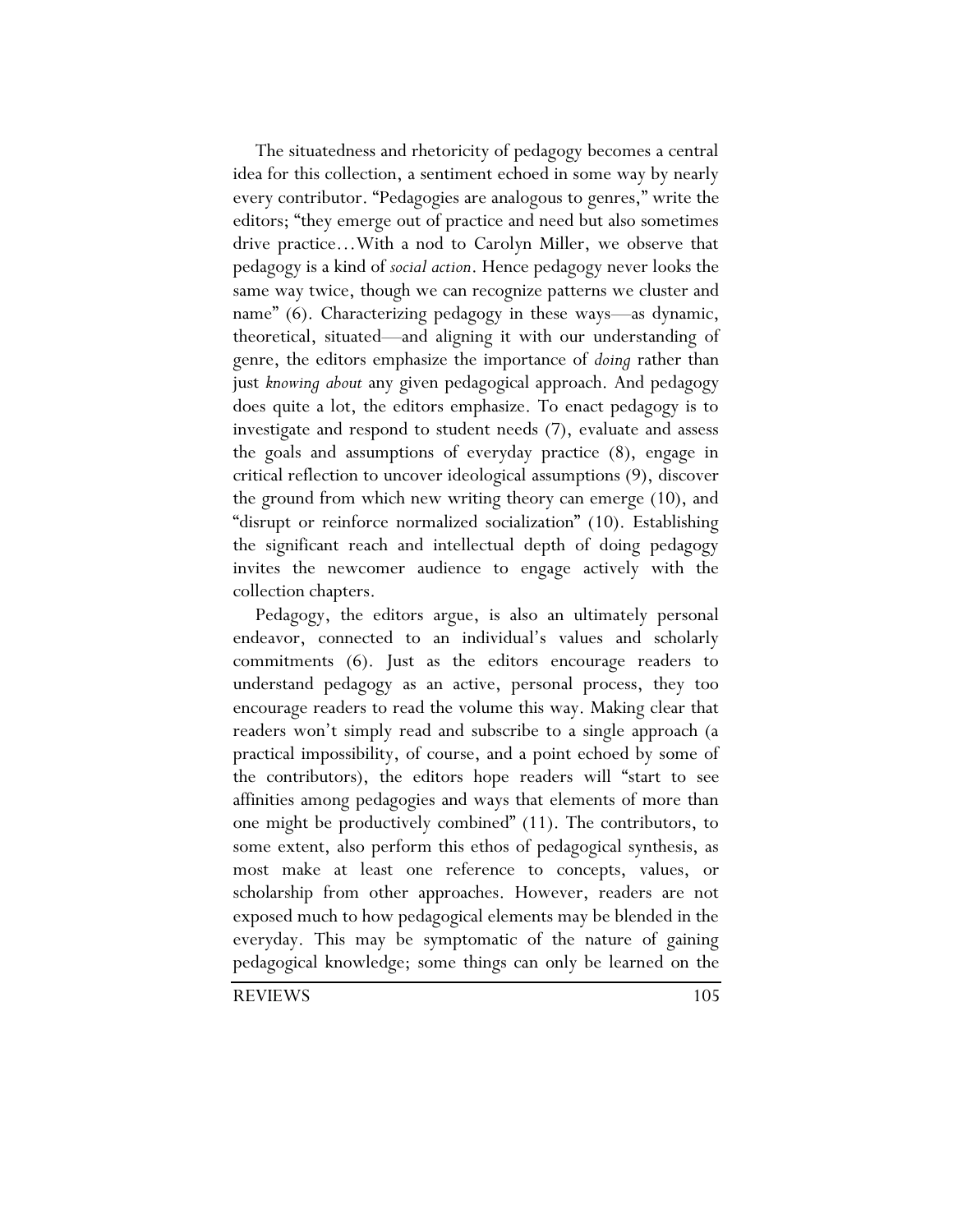ground. More overt use of personal narrative (a mode promised in the introduction) in some chapters, though, may have better demonstrated the flexibility and mix of pedagogical influences in practice.

On the other hand, there is value in letting readers forge their own connections and this readerly control is one of the conscious goals of the second edition. The first edition attempted to craft some tentative relationships between featured approaches, placing process, for example, at the beginning as it represented a "defining moment" (vii) in the discipline, putting expressivism next for its close conceptual and temporal connections to process, and linking critical and cultural studies approaches through their animus toward process and their similar political allegiances. The second edition, by contrast, attempts no such organization; the approaches are encountered alphabetically. This organizational decision demonstrates that the editors are (and, perhaps too, the discipline is) now "more comfortable with the fact that there is no single correct way to teach writing, nor even one unified set of goals all writing teachers need to help students achieve" (1).

This multiplicity is also evident in that all of the pedagogies featured in 2001 remain in the second edition in some form. Charles Moran's 2001 "Technology and the Teaching of Writing" is the only chapter that doesn't remain in the 2014 edition; instead, it spread into two new chapters in the second edition— Collin Brooke's "New Media Pedagogy" and Beth Hewitt's "Fully Online and Hybrid Writing Instruction" and also into discussions of other established pedagogies, like collaborative pedagogy, transformed in many ways by social media and developments in Web 2.0 (Kennedy and Moore Howard 44-45). The growth of the second edition asserts a subtle but significant reading of composition history. Although each approach is historicized and historical to some extent, the contributors compellingly demonstrate how elements of older and often highly critiqued approaches (i.e., expressivism, cultural studies) still prominently inflect contemporary practices. Chris Burnham and Rebecca Powell capture this sentiment, insisting, "Expressivism is not

106 JOURNAL OF TEACHING WRITING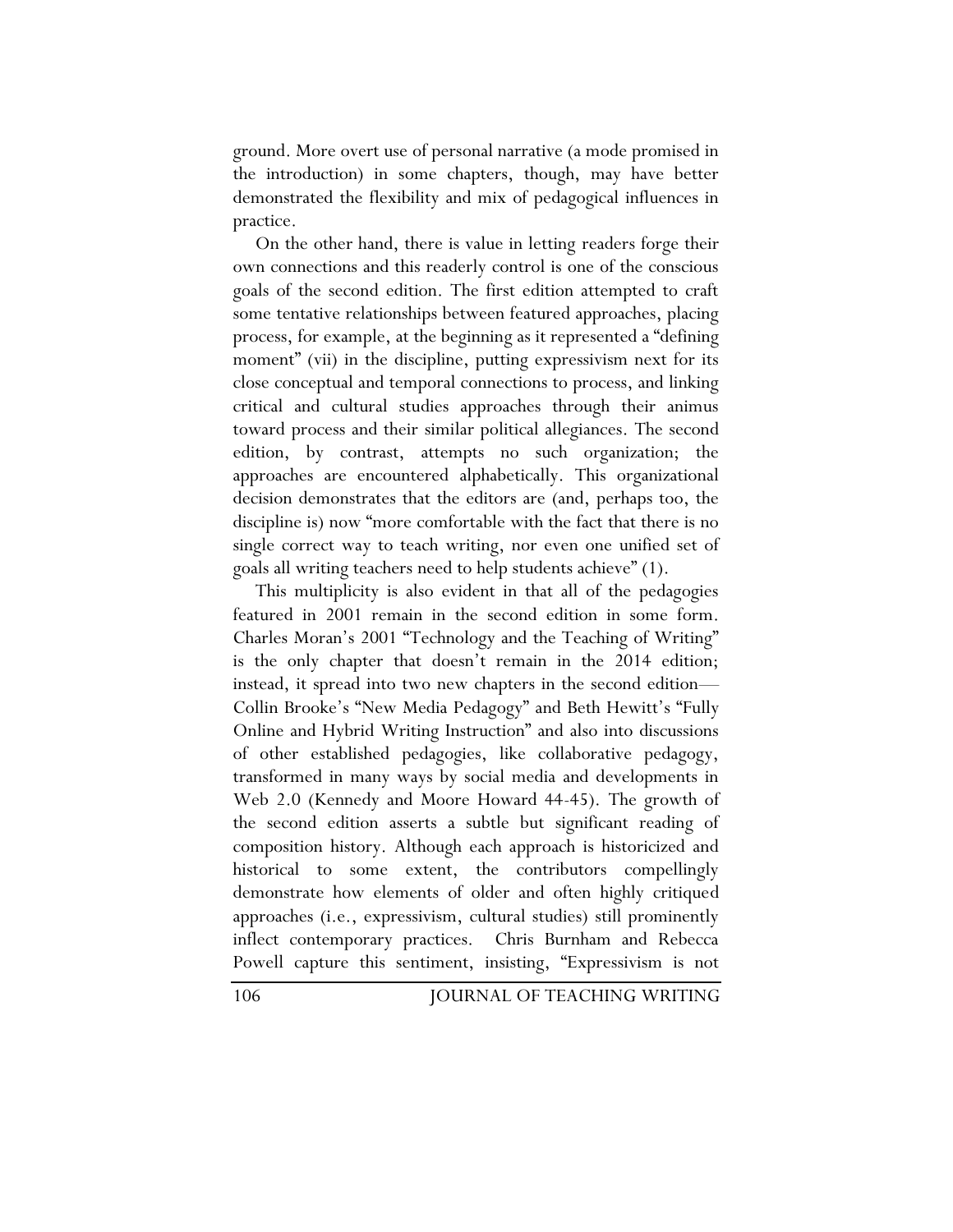dead; it grew up" (112). This cumulative view of pedagogical influence disrupts that oversimplified and persistent narrative in composition studies that one pedagogical movement inevitably cancels out the previous (process wipes out currenttraditionalism, cognitivism pushes out expressivism, postprocess negates process). This collection provides a much more nuanced read of how pedagogies rise, meet inevitable criticisms, and are reshaped but never fully dismissed. Bringing forth the criticism, and even impossibilities, of every approach is ultimately instructive for the uninitiated: the pursuit of pedagogy is, after all, a fundamentally critical process of constant reflection, evaluation, and experimentation.

Contributors on approaches included in 2001, in addition to emphasizing how their pedagogies have endured, each mark time in slightly different ways. Chris Anson, for example, stresses how process pedagogy has endured critique: the postprocess thinking of the 90s unsettled process approaches, "[b]ut without a clearly theorized *replacement* for attention to students' writing processes" (225), the foundations of the process-based classroom generally persist, indeed to this day "deep in the discipline's bones" (226). Anson also imagines a process future, suggesting that Writing about Writing pedagogies may rectify process and postprocess sentiments, shifting the focus of process from the learning of writing methods to methods of "interrogati<sup>[ng]</sup> of writing and literacy" (225). In "Basic Writing Pedagogy: Shifting Academic Margins in Hard Times," Deborah Mutnick and Steve Lamos mark time by emphasizing the unrelenting "pressure on four-year colleges to jettison basic writing (BW) courses and programs" (20) that has only increased in the years since the 2001 edition of *A Guide*. In light of the consistent pressure on BW spaces, the authors emphasize the unity of the approach around its "deeply democratic and humanistic ethos" (32), enacted by BW pedagogues in ways responsive to "political and economic pressures, changing demographics, and local conditions" (32). Overall the contributors—especially those assigned to pedagogies with long histories—excel in their short page allotment in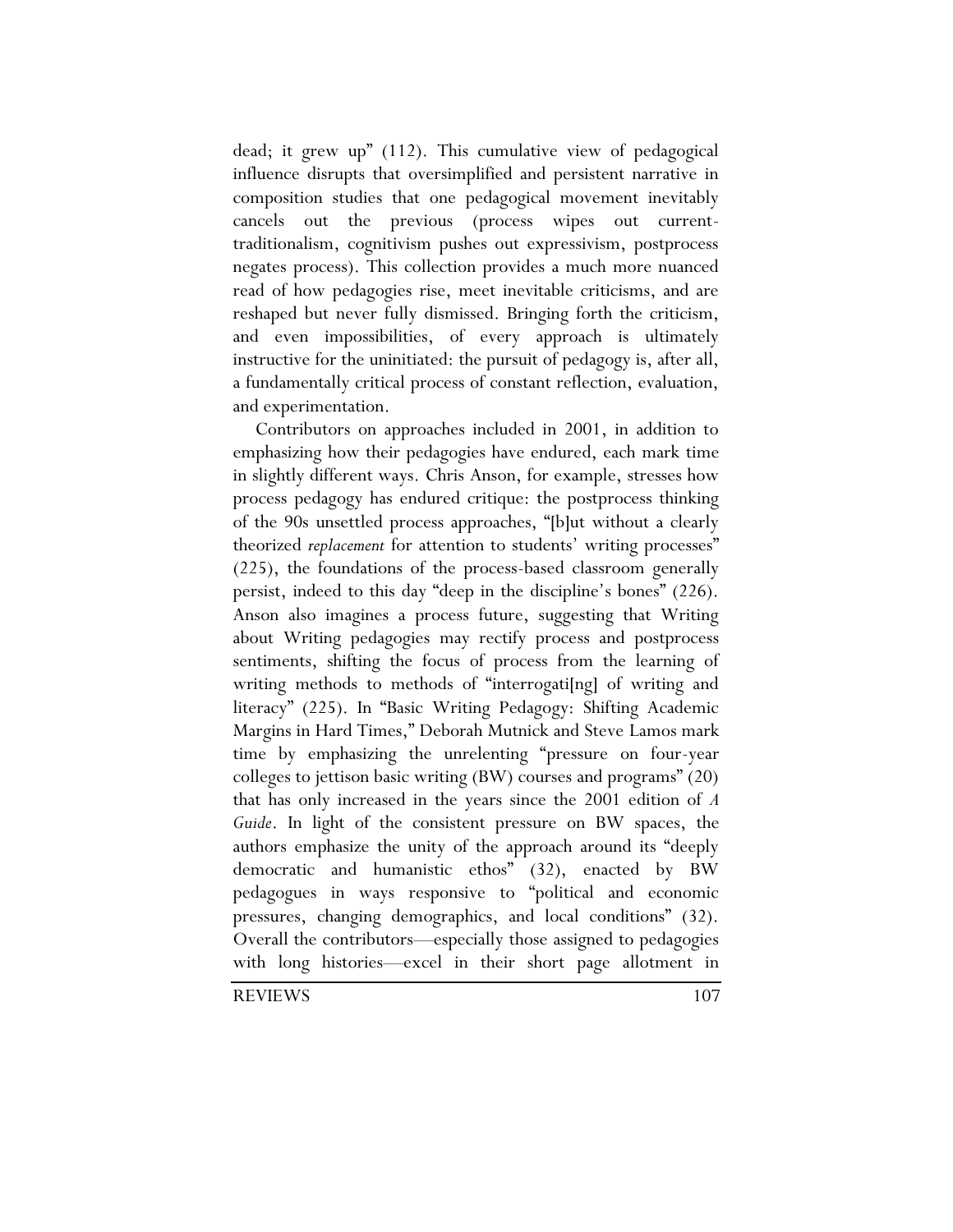revealing both the detailed histories of their approaches and the emergent concerns of the present.

The second edition also expands into several new areas. Two new chapters (as previously mentioned) reflect rapid changes in technology (Brooke's chapter on new media and Hewitt's on online and hybrid pedagogies). Another two represent a split in rhetorical approaches to include the rise of genre pedagogies (Amy Devitt's "Genre" and David Fleming's "Rhetoric and Argumentation") while remaining new chapters include Literature and Composition (Christine Ferris), Researched Writing (Rebecca Moore Howard and Sandra Jamieson), and Second Language Writing (Paul Kei Matsuda and Matthew J. Hammill). These new chapters often deliver insights relevant beyond the boundaries of a particular approach. That is, it is productive to approach the chapters in the spirit of Universal Design, looking for how a specific consideration might be fruitfully applied to the general practices of composition pedagogy. In her discussion of the modalities of online writing instruction, for example, Hewitt emphasizes the need for online pedagogues to develop "strategies that help mitigate the loss of facial and bodily cues" (200) in online classrooms. This identified loss relevant specifically to teaching online provides readers of the collection the chance to bring conscious attention to how bodily modalities and nonverbal communication operate in the *traditional* classroom, something likely otherwise taken for granted in teacher training contexts. Similarly, in his New Media chapter, Brooke asks us to apply a challenge unique to new media to a larger question about assessment practices, suggesting that the seeming instabilities of assessing new media texts also productively unsettle our assumptions about assessing more familiar alphabetic texts. Why don't we, this chapter had me thinking, require writers not only of new media texts, but also of traditional argument or research essays to include rationales outlining their rhetorical choices? New media isn't about trading new products for old ones, Brooke suggests, but rather is about "chang[ing] the dynamics of the classroom" and "what it means to write and write well" (187). For

108 JOURNAL OF TEACHING WRITING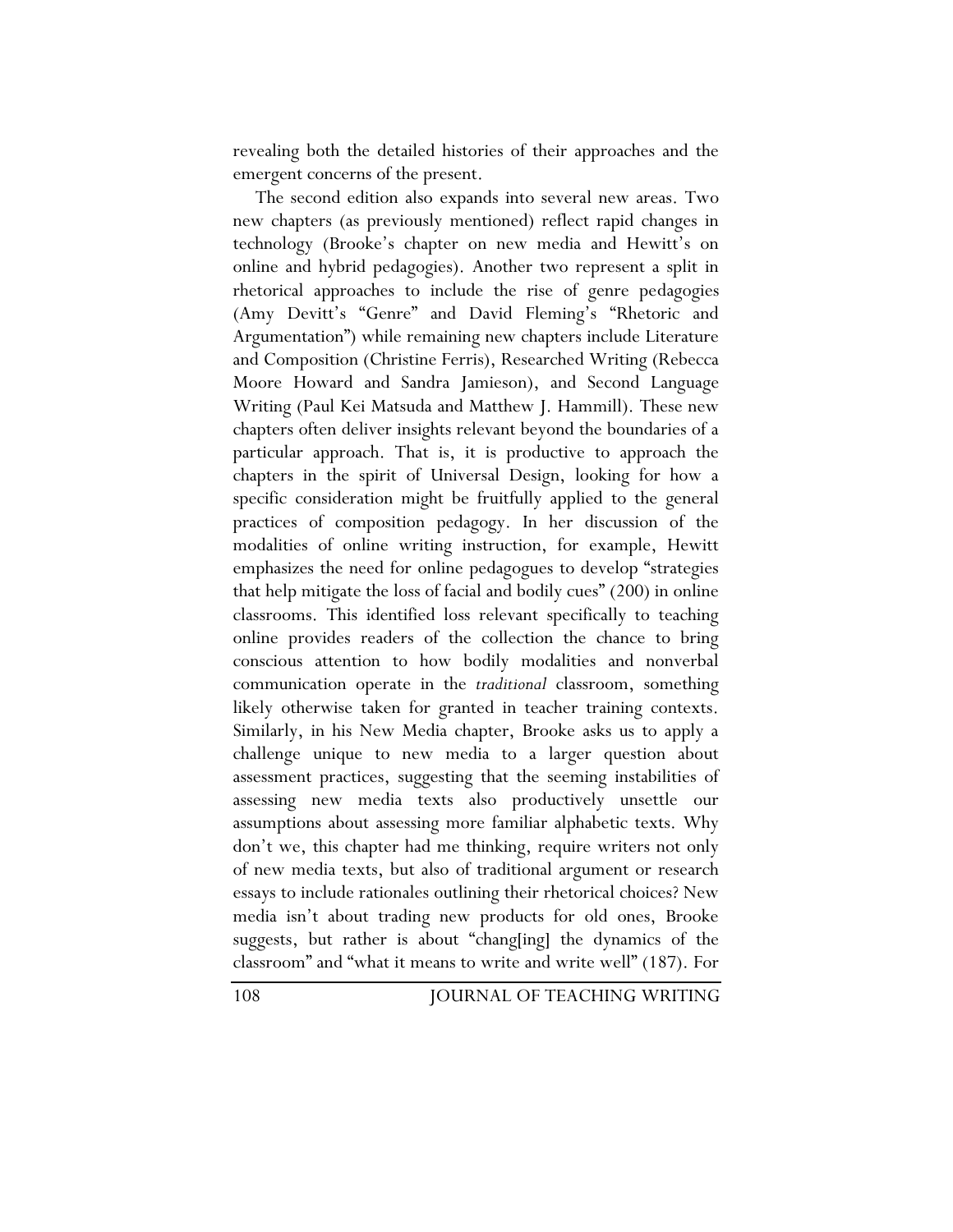this reader, stretching these pedagogy-specific concerns out to the general enterprise of pedagogy was a highly productive method for reading the collection, but not necessarily one emphasized by the volume itself.

In a collection that so strongly asserts its multivocality, it's difficult to identify meaningful through-lines. One point though repeated through the collection is the impact of local circumstances on pedagogies. Contributors are eager to warn that any pedagogical practice is contingent upon local factors that cannot be known in advance. Ann George, for example, emphasizes the contingencies of critical pedagogies, noting that they "are insistently tied to local material circumstances, which may make curricula difficult, perhaps impossible, to transfer from teacher to teacher and institution to institution" (88). Amy Devitt repeats this reality almost verbatim, making clear that "[h]ow any given genre-based pedagogy incorporates the three [approaches to genre pedagogy]…depends on the teachers' larger goals and the institutional setting, including especially the nature of the student body and their prior genre knowledge" (160). The local situation becomes a drumbeat principle for the collection, as the editors forefront from its first pages the "rhetorical situation of teaching—the people, the class, and the institution that shape pedagogy" (3). This insistence on contingency represents some current theoretical commitments of our field: our postprocess, postmodern perspective pushes us to recognize the unpredictability of rhetorical action. But aside from enacting our shared assumptions, these statements don't do much to elaborate on the implications of the local; contingency is recognized, but no methods or principles for responding are offered. This again, like failing to demonstrate ways to imagine synthesizing pedagogies, might be simply a limitation of learning the art of pedagogy. But because it's emphasized across the text, more could have been offered to newcomers as to how to gauge the factors in a local pedagogical situation. As it stands, these admissions read more like disclaimers than points of instruction.